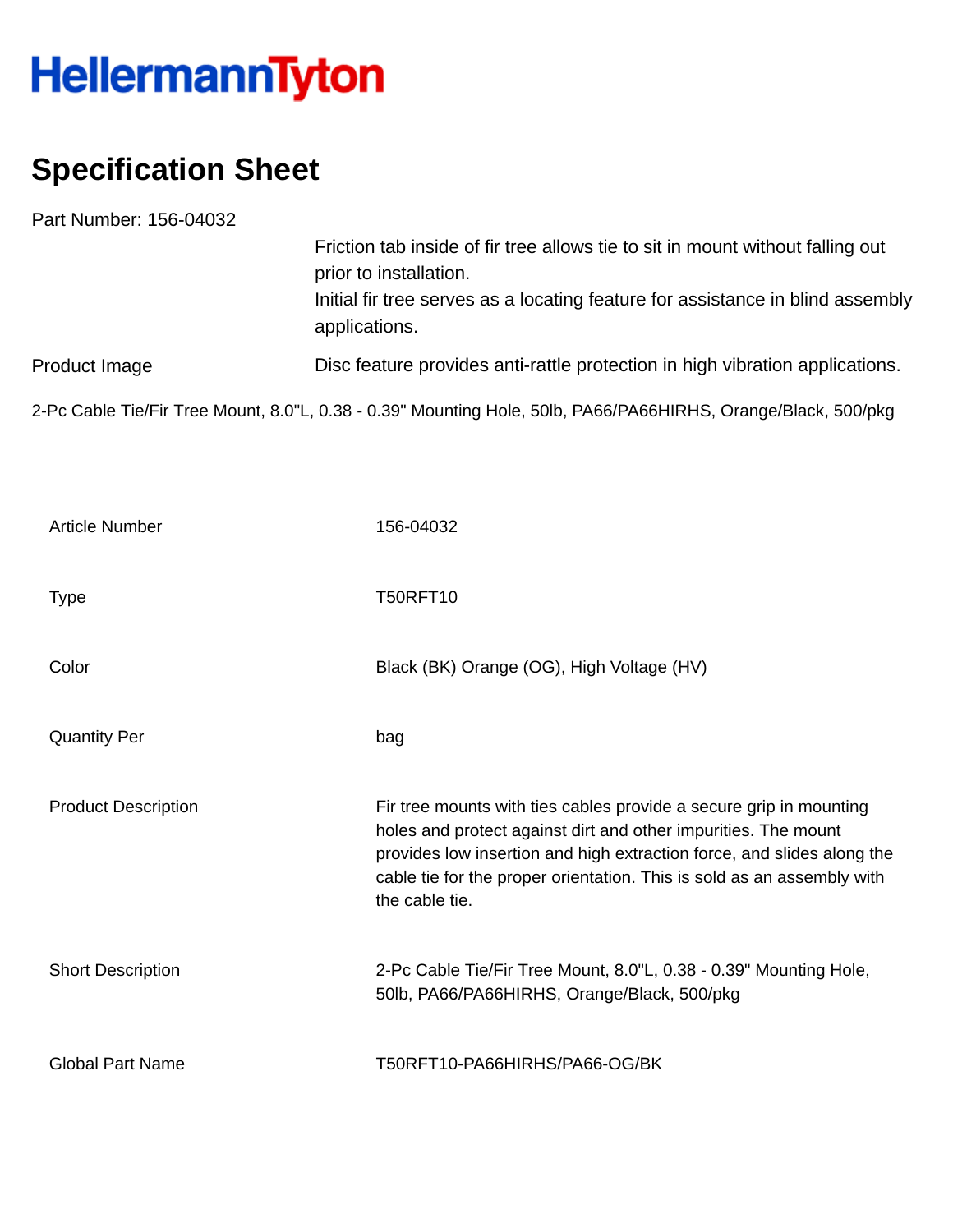| Minimum Tensile Strength (Imperial)   | 50.0                   |
|---------------------------------------|------------------------|
| Minimum Tensile Strength (Metric)     | 225.0                  |
| Length L (Imperial)                   | 8.0                    |
| Length L (Metric)                     | 203.2                  |
| <b>Fixation Method</b>                | Fir Tree               |
| <b>Identification Plate Position</b>  | none                   |
| Releasable Closure                    | No                     |
| <b>Tie Closure</b>                    | plastic pawl           |
| Variant                               | <b>Inside Serrated</b> |
| Width W (Imperial)                    | 0.18                   |
| Width W (Metric)                      | 4.6                    |
| <b>Bundle Diameter Min (Imperial)</b> | 0.20                   |
| <b>Bundle Diameter Min (Metric)</b>   | 5.0                    |
| <b>Bundle Diameter Max (Imperial)</b> | 1.97                   |
| <b>Bundle Diameter Max (Metric)</b>   | 50.0                   |
| Height H (Imperial)                   | 0.05                   |
| Height H (Metric)                     | 1.2                    |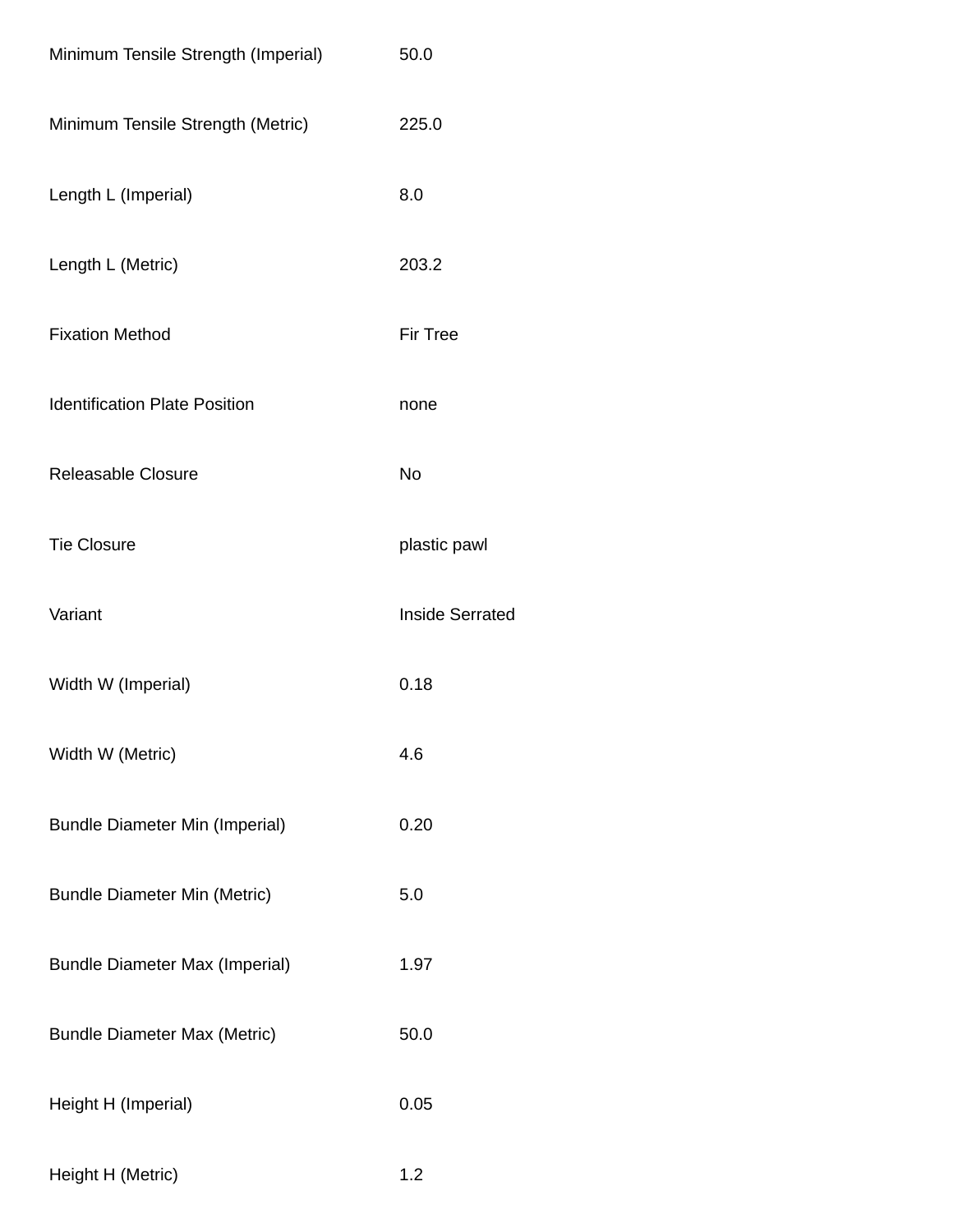| Panel Thickness Min (Imperial)          | 0.024         |
|-----------------------------------------|---------------|
| Panel Thickness Max (Imperial)          | 0.197         |
| Panel Thickness Min (Metric)            | 0.8           |
| Panel Thickness Max (Metric)            | 5.0           |
| Mounting Hole Diameter D (Imperial)     | $0.38 - 0.39$ |
| Mounting Hole Diameter D (Metric)       | 9.7 - 10.0 mm |
| Mounting Hole Diameter D Min (Imperial) | 0.38          |
| Mounting Hole Diameter D Max (Imperial) | 0.39          |
| Mounting Hole Diameter D Max (Metric)   | 10.0          |
| Disc Diameter (Metric)                  | 18.0          |
| Disc Diameter (Imperial)                | 0.71          |

| <b>Material</b>          | Polyamide 6.6, high impact modified, heat stabilized (PA66HIRHS)<br>Polyamide 6.6 (PA66) |
|--------------------------|------------------------------------------------------------------------------------------|
| <b>Material Shortcut</b> | PA66 PA66HIRHS                                                                           |
| Flammability             | <b>UL 94 V-2</b>                                                                         |
| <b>ROHS Compliant</b>    | Yes                                                                                      |